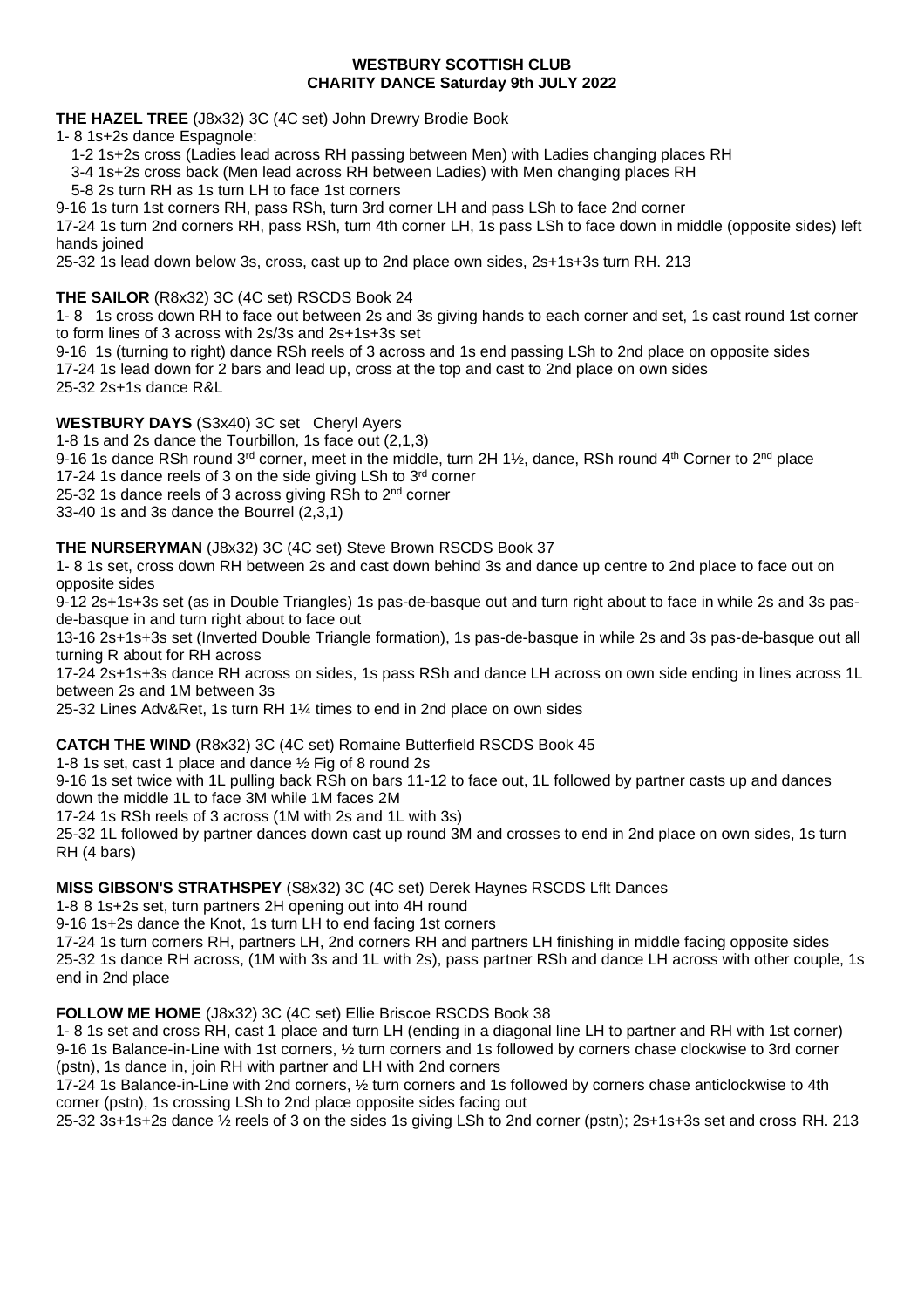# **MISS JOHNSTONE OF ARDROSSAN** (R5x32) 5C set Roy Goldring 14 Social Dances

1- 8 1s Set&Cast 1 place, 1s followed by 3s dance up and cast - 1s to 3rd place and 3s to 2nd place 9-16 1s cross down and dance reflection reels of 3 with 4s+5s on opposite sides - 1s end in 3rd place opposite sides 17-24 1s cross up and dance reflection reels of 3 on own sides with 2s+3s - 1s ending in 3rd place own sides 25-32 1s Set&Cast down 1 place, 1s followed by 5s dance up between 4s and cast - 1s to 5th place and 5s to 4th place. 23451

# **CHERRYBANK GARDENS** (S3x32) 3C set John Drewry Bankhead Book 1

1- 8 1s+2s set and Petronella-in-tandem twice to end with 2s+1s on opposite sides having changed places 9-16 2s+1s set and 2s cross RH and 1s LH, 1L dances RH across with 2s and 1M with 3s

17-24 1s+3s Set&Link and circle 4H round to left

25-32 2s+3s+1s dance Grand Chain (2s crossing to commence)

#### **REEL OF THE ROYAL SCOTS** (R8x32) 3C (4C set) Roy Goldring RSCDS Leaflet Dances 27

1- 8 1s ½ turn 2s on sides (1M RH - 1L LH) to face out, 2s+1s+3s set, 1s ½ turn 3s on sides (1M LH - 1L RH) end 3s facing out and 2s+3s+1s set

9-16 1s followed by 3s dance up between 2s, cast down 1 place, dance in and 1s cast up to 2nd place 3s end in 3rd place

17-24 1s turn 1st corners RH, pass partner RSh turn 2nd corners RH and cross passing partner RSh to 2nd place own sides

25-32 2s+1s+3s circle 6H round and back. 213

**----------------------------------------------------------------------------------------------- NEW YEAR JIG** (J8x32) 3C (4C set) Maureen Robson RSCDS Book 51

1- 8 1s dance Fig of 8 on own sides (pass 2s RSh to start). 1L ends facing out

9-16 Reels of 3 on sides (1s+2s pass RSh to start). 1L end facing out

17-24 1L followed by 1M dances behind 2L, up between 2s, behind 2M, across set to 2nd place own side (2s step up 23-24)

25-32 1s+3s dance RH across. 2s+1s dance LH across. 1L finishes facing out, ready to start again

**SWISS LASSIE** (R8x32) 3C (4C set) Rosi Betsche RSCDS Book 39

1- 8 1s dance in and cast to 3rd place, 2s+1s turn partners RH 1¼ times to form a line Up&Down middle of set (Men facing down Ladies up)

9-16 2s+1s dance reel of 4 Up&Down middle of set ending with 2M facing Ladies' side and 1L facing Men's side 17-24 2s+1s chase round clockwise ½ way, 1s+3s+2s Adv&Ret

25-32 3s+2s (bottom 2 couples) ½ turn partners RH, dance RH across ½ way, 1s+2s (top 2 couples) ½ turn partners RH and dance RH across ½ way

### **ST COLUMBA'S STRATHSPEY** (S5x32) 5C set Vicky Sproule And Sadie Gillan

1- 8 2s+4s dance RH across, 2s dance up while 4s dance down, 2s and 4s casting round ends on own sides to face 1st corners

9-16 2s+4s Pass&Turn with 1st corners, pass partner LSh and Pass&Turn with 2nd corners and into centre facing partner (L facing down M up)

17-24 2s+4s dance reel of 4 ending in original places on sides

25-32 2s and 4s Set&Cast down 1 place while 3s and 5s set and dance up 1 place, 1s and 2s turn RH and cast down 1 place. 31524

**THE CHEQUERED COURT** (J8x32) 3C (4C set) Duncan Brown RSCDS Book 42

1- 8 1s cross RH, cast 1 place, 1s dance ½ Figs of 8 (Man round 2s and Lady round 3s) and end facing 1st corners 9-16 1s dance Pass&Turn with 1st corners and 1s twirl round in centre to face 4th corners, 1s dance Pass&Turn with 4th corners and twirl round to face own sides

17-24 1s dance 6 bars of Double Triangles and end with 1L between 2s facing 2L and 1M between 3s facing 3M 25-32 1s dance reel of 3 across giving RSh to 4th corners and 1s cross RH to own sides

**SCOTT MEIKLE** (R4x32) 4C set Alice McLean Laurieston Collection 1 and RSCDS Book 46

1- 8 1s cross RH and cast to 2nd place, 1s dance ½ Fig of 8 round 2s

9-16 1s+3s dance RH across, LH back

17-24 1L followed by 3L dance Tandem reel of 3 across with 2s (LSh to 2M) and 1s end 3rd place while 3M followed by 1M dance reel of 3 with 4s (LSh to 4L) and 3s end in 2nd place. 2314

25-32 1s+4s dance ½ R&L, turn partners RH 1½ times. 2341